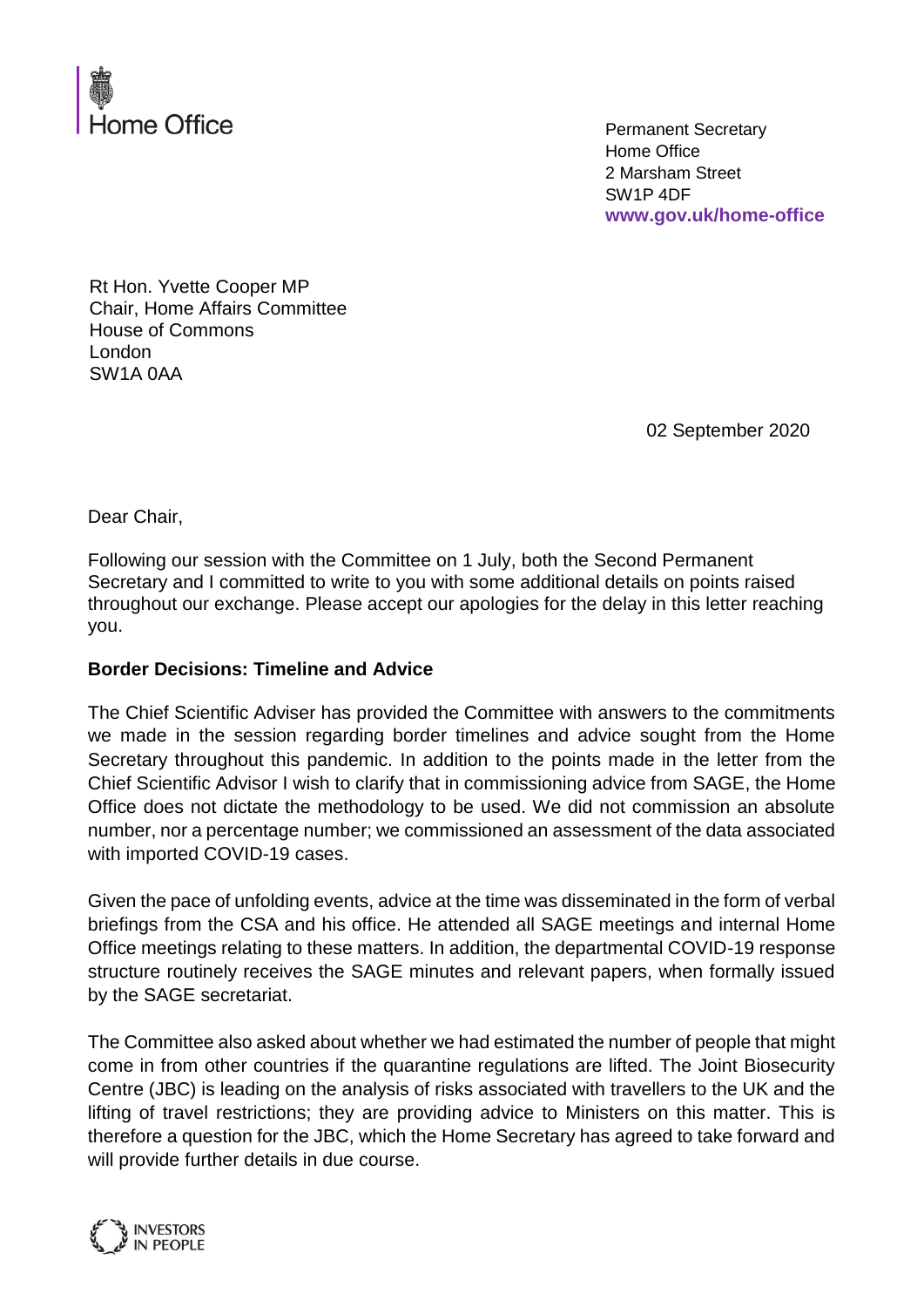## **Asylum Accommodation: Response to the Covid-19 Pandemic**

The Home Office holds monthly and quarterly governance meetings and boards with providers to manage and monitor the Asylum Accommodation and Support (AASC) and Advice Issue Reporting & Eligibility (AIRE) contracts, service delivery, performance and contingency planning. These meetings have continued throughout recent months and have included the response to Covid-19.

In response to Covid-19 officials have daily discussions with providers and have formal meetings on a weekly basis, to ensure that individuals are housed safely, and that services are delivered in line with their contractual obligations and guidance from Public Health England (PHE), and to discuss and address any issues individuals may be facing as a result.

As part of these discussions, and in preparing contingency measures, Mears, in line with all other providers across the UK, stated their intention to use hotels. In these circumstances, and when the situation is urgent, providers are not obliged to give advance notice to the Home Office but must do so within one day of a move taking place.

Mears moved 30 people to hotels on 27 March; 31 people on 30 March; 16 people on the 31 March with the remainder moving between 1 and 27 April. They state all of the individuals were given advance notice of the moves.

As confirmed to the Committee, a number of individual needs assessments were carried out ahead of the moves to hotels. Following these, Mears decided not to relocate 102 other people to hotels; and following welfare assessments upon arrival at hotels, a small number of people were moved to dispersed accommodation instead.

Mears and the Home Office are members of the Glasgow City Council Partnership Board which meets fortnightly to discuss asylum accommodation with particular reference to contingency accommodation and exit and recovery plans.

## **Windrush Compensation Scheme and Individual Cases**

I would like to reiterate to the Committee that we have put people at the heart of the Windrush Compensation Scheme. Each person's claim is deeply personal and requires detailed consideration to understand their individual circumstances and experiences. Each person must be treated with the care, dignity and respect that they deserve, and where an individual's experiences are more complex, it is right we take the time to ensure these are considered carefully.

Officials work with individuals and with other organisations on their behalf, to gather as much information as possible so that case workers can build a detailed picture and understanding of an individual's life and any impacts they may have suffered.

This holistic approach necessarily takes time, but ultimately is beneficial to individuals since it enables us to compensate people fully for their experiences. Indeed, a small number of individuals have already been awarded compensation for elements they did not originally claim for.

Diane Abbott MP asked us to give an update on the case of Ms John and we have provided her with a response separately. As part of our thorough consideration we seek to achieve the best outcome for each person.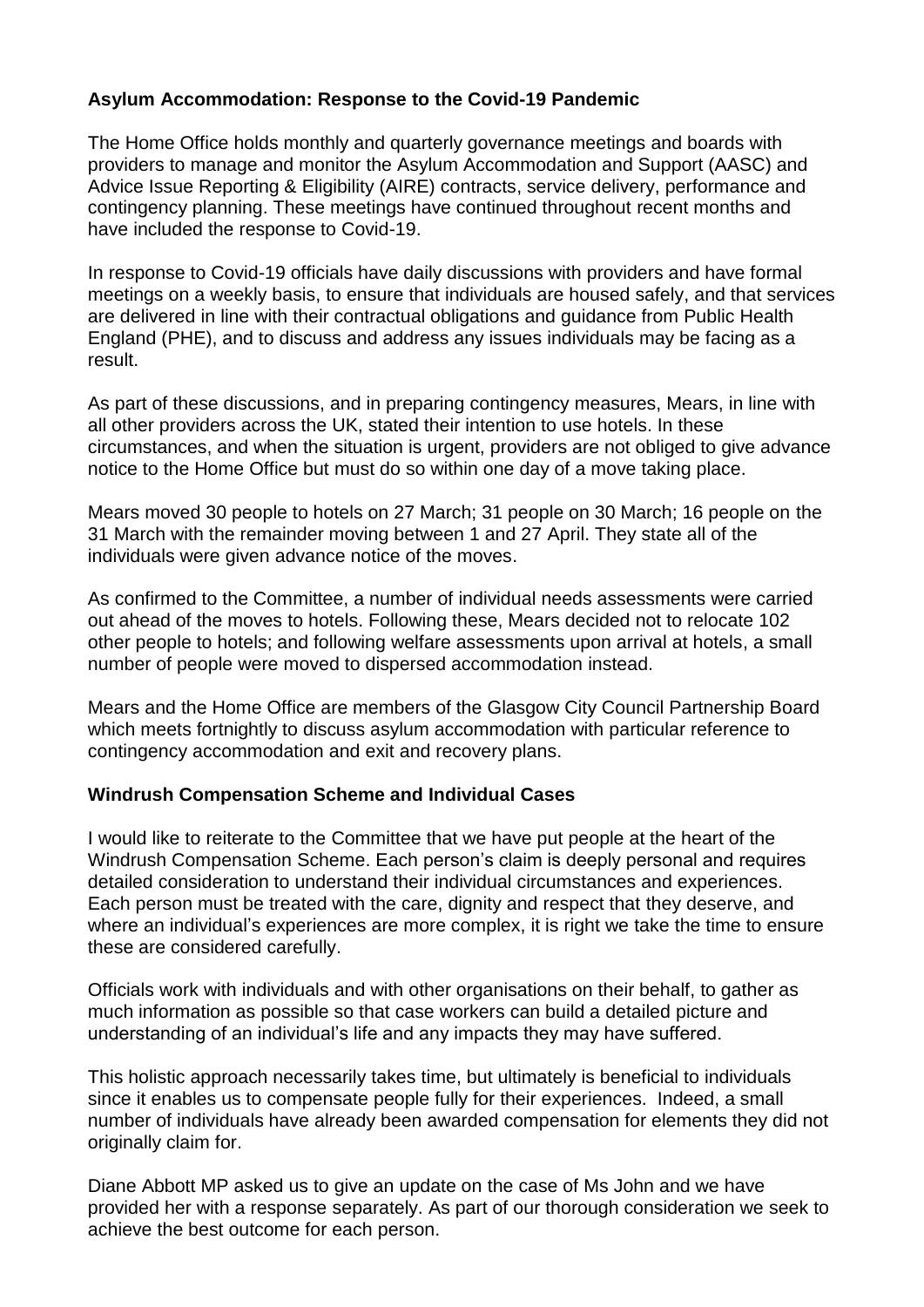However, as we have set out to the Committee, we recognise that there is more to do to speed up the process to ensure people can be compensated as swiftly as possible.

The Committee asked us to update on a number of other cases:

Person A's claim was received on 10 April 2019. Their claim has been assessed and a final award offer letter was sent on 15 July 2020.

Person D's claim is with a caseworker. Following difficulty contacting person D's representative, the caseworker spoke with the claimant's representative on 24 July to discuss their claim. Person D's claim is linked to another application made later, and we are working to resolve them both as soon as possible.

We have been in close contact with person F since 11 February 2019. The team has also been in contact with their son. We recognise that person F has experienced extensive and repeated difficulties with their finances, employment and accommodation, and we have been working closely with them to provide support. Person F is a vulnerable individual, and as such has been handled by the Vulnerable Person Team, which is part of the Home Office Windrush Taskforce.

The Vulnerable Person Team has worked closely with DWP and the local authority, the London Borough of Hackney, to support person F including with financial assistance and assistance in finding accommodation on several occasions. This includes a request for an exceptional payment, which was awarded and paid on 10 March 2020. We understand that after a period of homelessness, person F has since moved to a new property. They have recently been offered a further exceptional payment to cover costs relating to accommodation. Person F was sent their final award compensation offer on 4th August but has not yet decided whether to accept the offer. We understand that they have new representatives and are discussing the situation with them.

The Committee requested the Home Office to consider providing a named caseworker for individuals making a claim under the Windrush Compensation Scheme and we have now adjusted our approach to provide each person with a single named caseworker for the main part of their claim, only retaining separate specialists where essential.

We are committed to ensuring that every customer is contacted monthly either by letter or phone, and customers are also encouraged to contact the Windrush helpline if they wish to discuss their case.

You asked us to check if the Home Office had contacted Martin Forde QC and discussed the evidential standard for the Windrush Compensation Scheme. The Minister for Future Borders and Immigration met with Martin Forde QC in May and it was agreed that where actual losses are claimed, it is right that additional evidence is provided. However, it was also agreed that the language used to describe the standard of proof required for these categories should be softened so it is clear to individuals that we are not expecting them to meet the criminal standard of proof. We are currently working through all our guidance and rules to update the wording and will publish new guidance and rules shortly.

In relation to the posting of the permanent Independent Person to the Compensation Scheme, I can confirm that this week we launched a public appointments process to recruit for this post. Martin Forde QC, who provided independent advice on the design of the scheme, will continue to serve as Independent Adviser in the interim.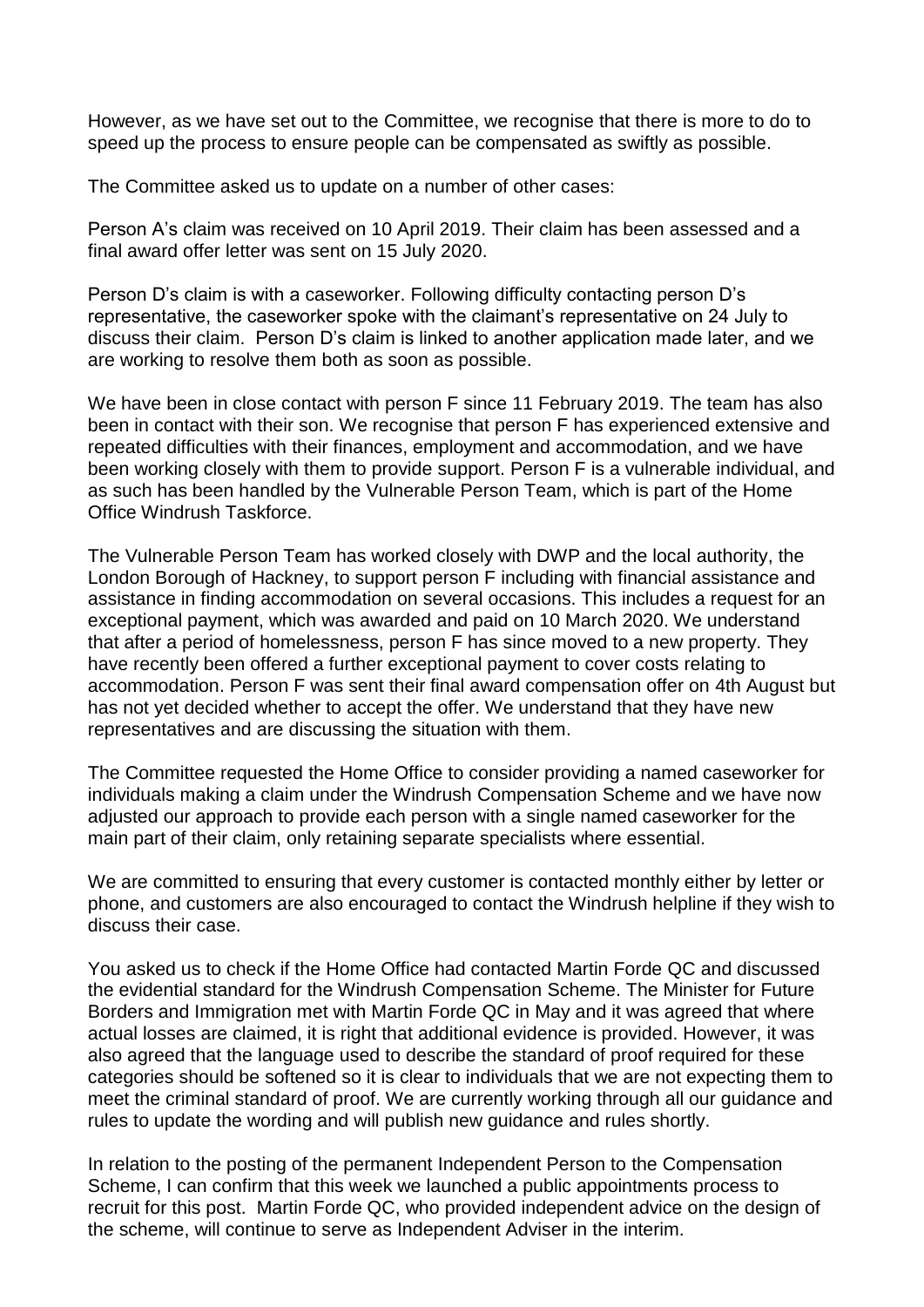The Committee requested data on the Windrush Compensation cases that have been waiting for more than a year for compensation and I can confirm that as of 1 July, there were 254 cases with the Home Office that had taken over 12 months to progress. ( 1 )

Since then, we have changed how we are publishing Windrush Compensation Scheme statistics, moving from quarterly to a monthly basis. The latest data was published on 31 July, details of which can be found on Gov.uk at the following link. The next set of data will published later this week.

[https://www.gov.uk/government/publications/windrush-compensation-scheme-data-july-](https://www.gov.uk/government/publications/windrush-compensation-scheme-data-july-2020)[2020](https://www.gov.uk/government/publications/windrush-compensation-scheme-data-july-2020)

## **Future Immigration System and the EU Settlement Scheme**

In relation to the level of English language required to qualify under the future immigration scheme, I wanted to confirm that the requirement to prove English language ability on certain routes (such as work, study and family partner routes) and at settlement will continue to be an important part of the future immigration system.

The requirement for migrants to speak English language supports integration, ensuring migrants can live and be part of the wider community in the UK. It also means migrants must demonstrate they have the ability required for the route and the role they are coming to complete. The level of English language ability required is set as appropriate for each relevant route based on the Common European Framework of Reference for languages. For example, students at degree level must show level B2 (A-Level or equivalent) and skilled workers B1 (AS-Level or equivalent). There are no plans to change these levels at this time.

Following recommendations by the Law Commission, we are simplifying the Immigration Rules. For English language provisions, we will create a single consolidated set of rules that are easier for applicants to understand. An example of how the new English language provisions are being developed is available in the illustrative rules, in the Home Office's response to the Law Commission recommendations on Simplifying the Immigration Rules. This is available at: [https://www.gov.uk/government/publications/simplifying-the](https://www.gov.uk/government/publications/simplifying-the-immigration-rules-a-response)[immigration-rules-a-response](https://www.gov.uk/government/publications/simplifying-the-immigration-rules-a-response)

We will continue to provide a number of ways for applicants to show they meet the English language requirement, including:

- being a national of a majority English speaking country;
- having an academic degree taught in English;
- passing a secure English language test; and
- having shown they meet the required level in a previous successful application.

<sup>-</sup><sup>1</sup> As of 1 July, there were additional cases that were over a year old, where we were waiting for further information from the claimant or a third party. The 254 cases with the Home Office and the additional cases include some cases where the claimants had received payment but their claims were not yet fully closed. These figures are internal management information and as such, these numbers have not been assured to the standard of official statistics and are subject to change as information is updated.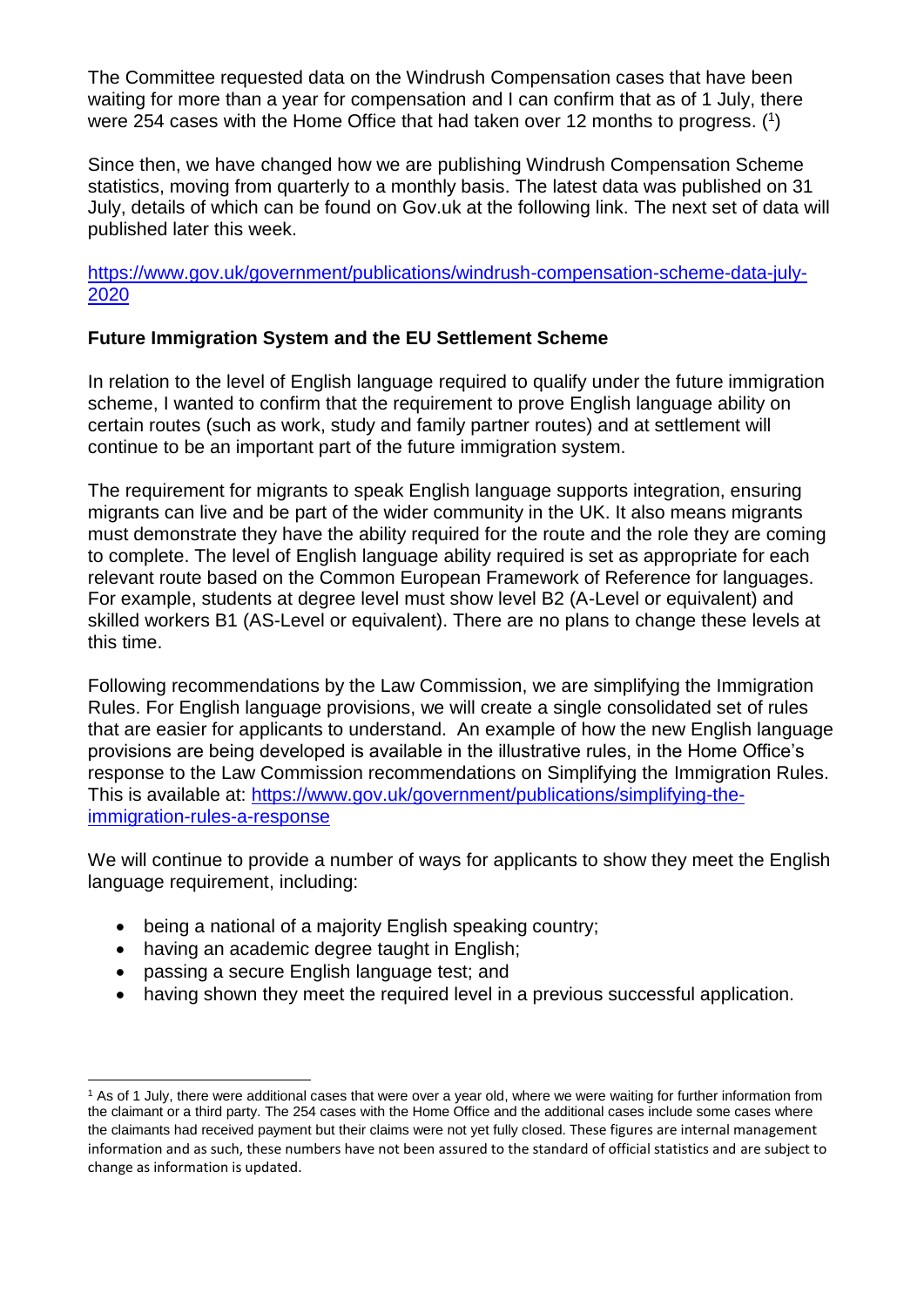Additional ways of meeting the English language requirement will continue in some routes, such as:

- Skilled workers who are sponsored as a doctor, dentist, nurse or midwife can rely on the assessment of their professional body as proof of their English language ability.
- Students who are studying a course at degree level or above at a Higher Education provider with a track record of compliance can meet the English requirement if their sponsor assesses their ability.
- Students who are applying to complete a short-term study abroad programme in the UK - as part of a course equivalent to a UK degree being studied at a Higher Education Institution in the USA - do not need to prove English language ability.

We committed to updating the Committee on the access of children in care to the EU Settlement Scheme. The EU Settlement Scheme makes it easy for EU citizens and their family members to get the UK immigration status they need to continue living here with the same rights and entitlements as they had before we left the EU.

I can confirm that since the full launch of the EU Settlement Scheme (EUSS) on 30 March 2019, we have had plans and agreements in place with local authorities to ensure that relevant children and care leavers receive the support they need in securing their UK immigration status under the scheme. It continues to work well - to the end of July, more than 3.8 million applications have been received and more than 3.5 million grants of status made, with plenty of time to apply before the deadline of 30 June 2021.

The Department for Education has worked closely with the Home Office on design of the EUSS, recognising the particular role the state plays with respect to this group of vulnerable children and young people. This collaborative work has included producing guidance for local authorities and health and social care trusts on their role in making or supporting applications to the EUSS in respect of eligible looked after children and care leavers: [https://www.gov.uk/government/publications/eu-settlement-scheme-looked-after](https://www.gov.uk/government/publications/eu-settlement-scheme-looked-after-children-and-care-leavers-guidance)[children-and-care-leavers-guidance.](https://www.gov.uk/government/publications/eu-settlement-scheme-looked-after-children-and-care-leavers-guidance) It has also included joint work on the new burdens assessment, which has provided relevant local authorities with additional funding for this work.

We are unable to provide a specific figure for children in care and care leavers who are eligible to apply for the scheme as there is no statutory mandate for local authorities to record the nationality of looked after children and care leavers. In the absence of this information, the Home Office are currently conducting a survey with local authorities. This survey will ask local authorities - and in Northern Ireland health and social care trusts - to provide the assurance that they have so far identified all relevant cases.

We will share relevant data from the survey with the EUSS vulnerability user group, comprising experts from the local authority and voluntary sectors, to help it to discuss progress in this important area and to focus our efforts in supporting local authorities and health and social care trusts with this work.

A range of support is available to help local authorities make and support applications under the EUSS. In particular, the Settlement Resolution Centre, open seven days a week, has a designated telephone number for local authorities to contact them to receive support and assistance over the phone about any aspect of the scheme.